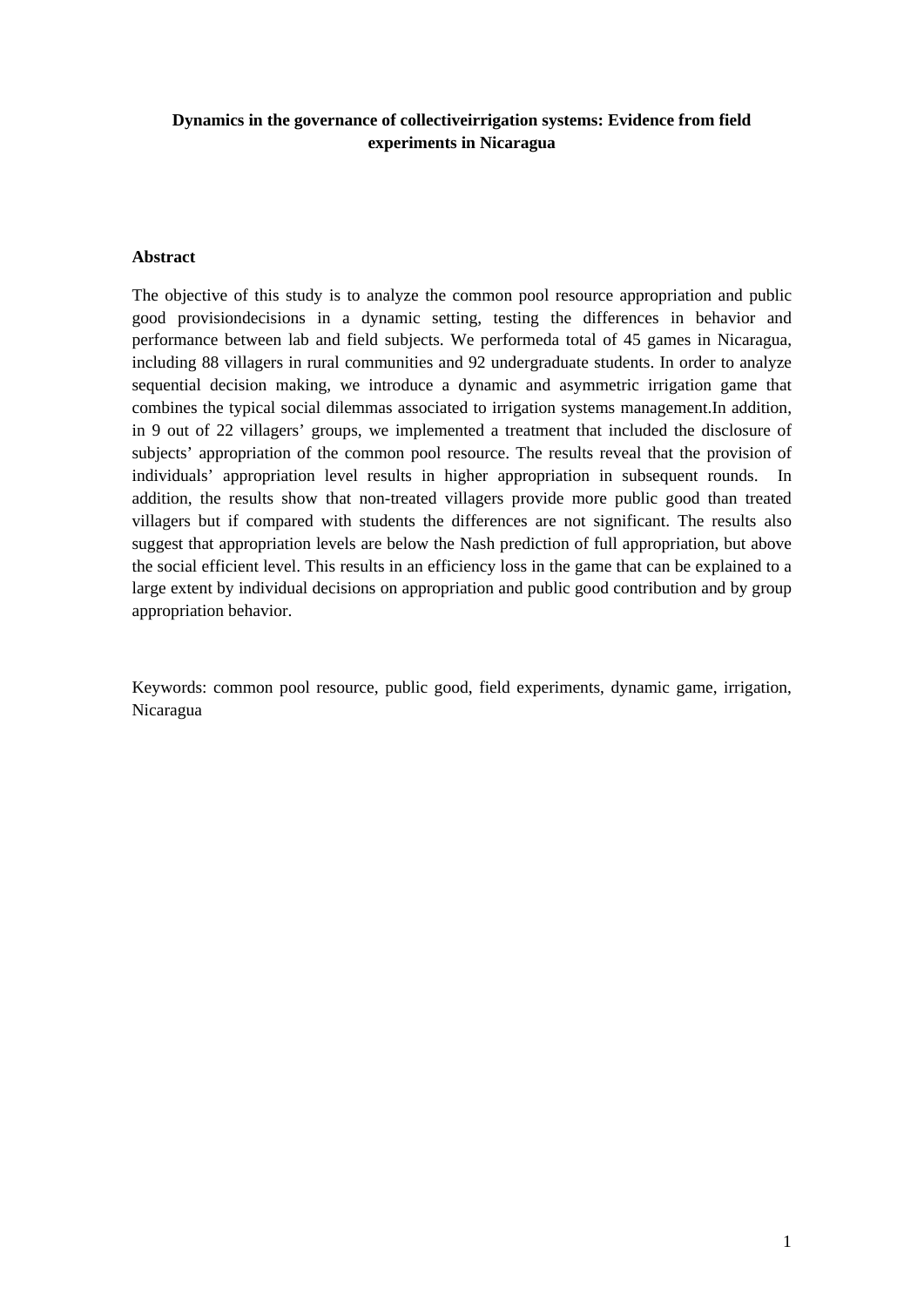## **1. Introduction**

Low investment in operation and maintenance activities is often considered as one of the main causes of poor irrigation performance. While initial irrigation investments are in many cases supported by development and government projects, infrastructure maintenance is often left in the hand of farmers.In those cases of poor on-farm water use efficiency and inefficient water allocationalong the system,the benefits from irrigation infrastructure turn out to be lower than projectedand asymmetries between head and tail-enders of the system emerge (Chakravorty&Roumasset, 1991). This evidence suggests that much of the long-term success of irrigation systems depends on the operational and maintenance activities,which very oftenrequire a certain degree of collective action (Meinzen-Dick, Raju, and Gulati 2002).

Irrigation systems face two simultaneous collective action problems related to common pool resource appropriation and provision decisions (Baland&Platteau, 1996; de Janvry et al., 1998; Janssen et al., 2012). On the one hand, the organization must ensure the public good provision of the physical and ecological infrastructure to distribute and utilize water resources. On the other hand, there exists the irrigation dilemma where the relative positions along the system generate asymmetric access to the resource. Asymmetric access to the resource adds additional complexity to the traditional social dilemma between the individuals' extraction that maximizes individual payoffs, and the group's interest that drives to resource conservation maximizing social payoffs. In their analysis of provision and appropriation in the commons, de Janvry et al. (1998) suggest that the level of provision depends on the rules of appropriation and the quality of cooperation achieved in appropriation.

Inclination to cooperate in social dilemmas has been tested through different experimental games in the form of prisoner's dilemma, voluntary contribution mechanism and the common pool resource game (Cardenas & Carpenter, 2008). A common finding is that the average player tends to deviate from the pure selfish maximizer of individual payoffs, even when there are incentives to free-ride (Cardenas, 2011).These results suggest that individuals' decisions may be mediated by other factors in addition to objective payoffs (Ostrom, 2000; Cardenas, 2009). Gintis (2000) suggest that patterns of pro-sociality and preferences over time and risk are related to environmental outcomes.

In this paper we present the results from field experiments performed in Nicaragua with villagers in rural communities and undergraduate students of a Nicaraguan university (Universidad NacionalAutónoma de Nicaragua, Facultad Regional de Matagalpa). The objective of this study is to analyze the common pool resource appropriation and public good provisiondecisions in a dynamic setting, testing the differences in behavior and performance between lab and field subjects.

In order to analyze sequential resource appropriation and public good provision, we introduce a dynamic and asymmetric irrigation game that combines players interacting in both a commonpool resource appropriation game and in public good provision strategies. Similarly to the setup of Janssen et al. (2011, 2012), our experiment includes two stages: an appropriation stage and a provision stage. In the appropriation stage, a common pool resource, in this case framed as water from an irrigation system, can be extracted. As in Osés-Eraso&Viladrich-Grau (2011), the resource is exogenously given only in the first round, and it is endogenously determined by the agents' extraction and provision strategies in subsequent rounds. In the public good provision stage, subjects decide how much to invest in a public fund to operational and maintenance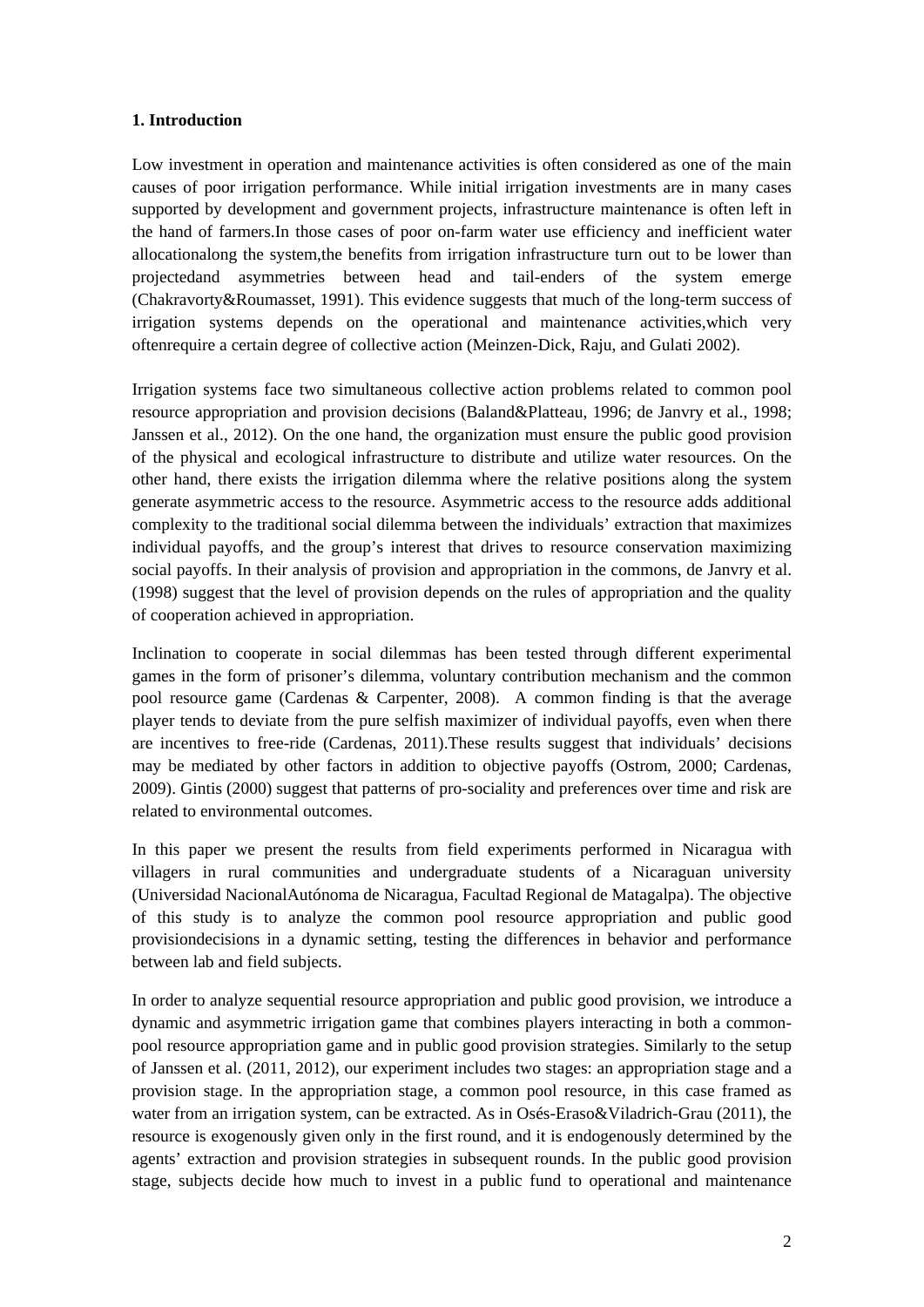activities that determines the water available in the irrigation system for the next round. Both stages are played in sequential turns from upstream to downstream positions assigned randomly to players.

Recent studies including the provision problem indicate that differences in experiences with natural resources management do not have a significant effect for most decisions (Janssen et al., 2012; Janssen et al., 2011). In contrast, the expectations of trustworthiness of others in the community determine the initial level of cooperation. The share upstream participants take from the resource affect the cooperative behavior of downstream players, producing a synergic process between efficiency and equity. In this paper, we are interested in showing the relation between appropriation and public good contribution decisions. In this respect, we specifically exploit the results by analyzing these decisions among students and villagers groups.

#### **2. The irrigation game**

The irrigation game builds on the common-pool resource experiments developed by Osés-Eraso&Viladrich-Grau (2011, 2007) and Janssen et al. (2011). For the purpose of this game, all variables are measured in points. In our experiment a group of*n* players share a common pool water resource of  $F<sub>o</sub>$  points. Each participant is randomly assigned to a position (i.e. P1, P2, ...,  $P_n$ ) with sequential access to the resource, which remains fixed all over the game. P1 has the first choice to harvest water (i.e. points) from the common pool resource. Then P2 is next to harvest water from whatever amount was left by P1, and so on. In the first round, participants receive an equal endowment of*e*points, but in the subsequent rounds endowment changes along the game depending on the appropriation and provision decisions. Therefore, after round 1 each player's endowment is endogenously defined  $(e_{ii})$ . First, each participant, in sequential turns from upstream (P1) to downstream  $(P_n)$ , makes a decision on how many points $x_i$  will extractfrom the common pool water resource available.Appropriations from the common resource yield an individual marginal benefit of*w*points, but cause the common resource a marginal reduction of*c*points.Each point kept (not appropriated) has a marginal valuefor the agent of*α*points. Let  $x_i$  be the appropriation of player *i* in round *t*, the appropriation payoff the player obtains in that round will be:

$$
z_{it}^A = wx_{it} + \alpha(e_{it} - x_{it})
$$
\n<sup>(1)</sup>

where*w>α*.After the appropriation decisions of round *t*, the remaining common pool resource  $(F_t^A)$  is equal to the common pool resource that remained from the previous round  $(F_{t-1})$  less the total common pool resource appropriation by the group.  $F_t^A$  is provided to all agents when second stage is initialized:

$$
F_t^A = F_{t-1} - c \sum_{i=1}^n x_{it}
$$
 (2)

Second, in the public good provision stage, each player decides how much to contribute to a fund for operational and maintenance activities. Points invested in this fund  $(y<sub>it</sub>)$  result in a marginal reduction of*β*points of individual's payoffs butyield a marginal increase of the common pool resource in *m*points. After the public good provision decisions of round *t*, the remaining common resource that subjects share for the next round of investments is:

$$
F_t = F_t^A + m \sum_{i=1}^n y_{it} \tag{3}
$$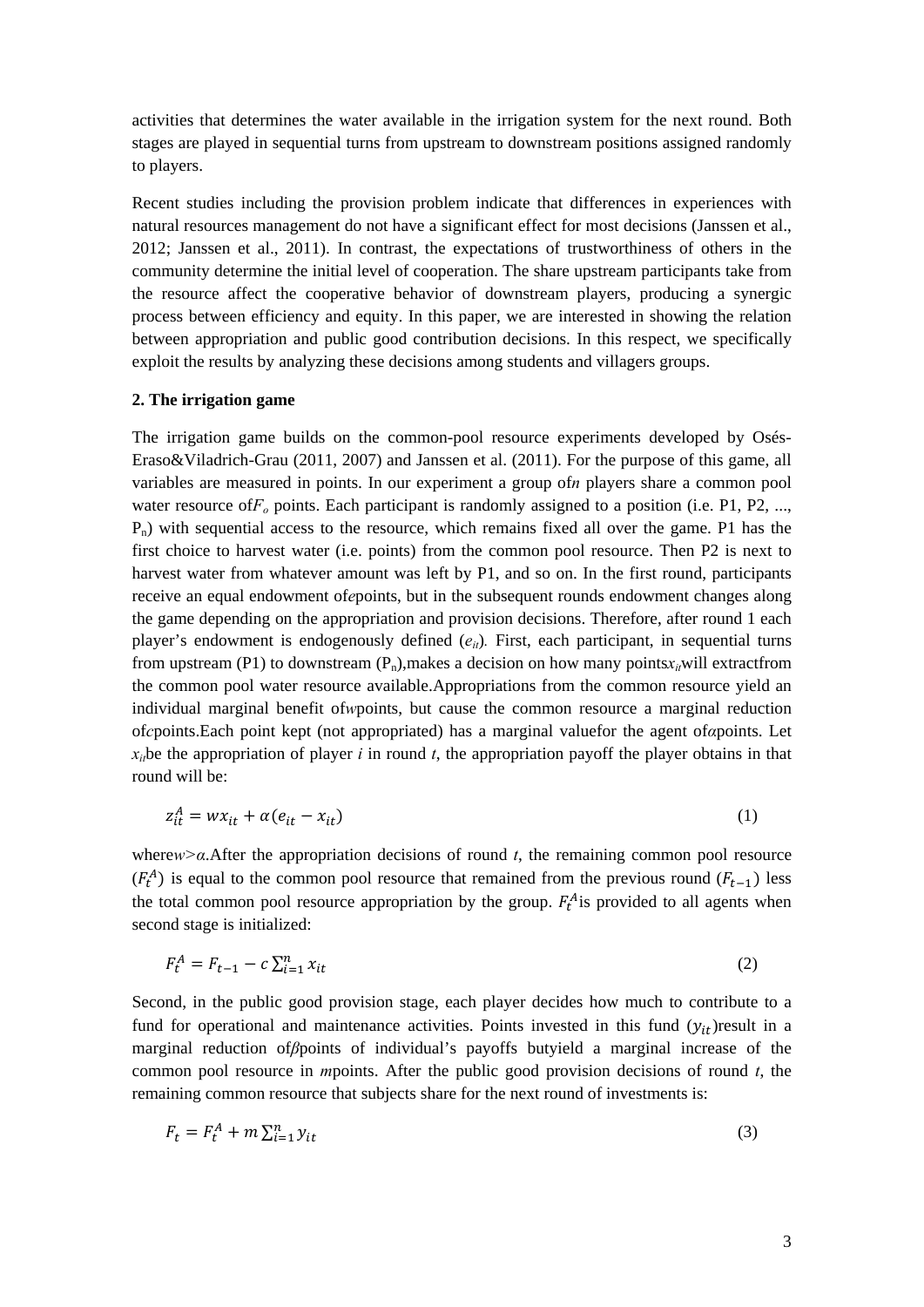Under this two-stage asymmetric game, the earnings of each participant in round *t* is the result of appropriation  $(x_{it})$  and provision  $(y_{it})$  decisions. The resulting payoff  $z_{it}$  for player *i* in round *t* is, therefore, defined as the appropriation payoff less the public good provision expenditure:

$$
z_{it} = z_{it}^A - \beta y_{it} \tag{4}
$$

Given the dynamic nature of the game, the endowment of subject *i* in round *t*is defined by the following expression:

$$
\begin{cases}\n e_{it} = eif t = 1, i = 1, 2, \dots, n \\
e_{it} = z_{i(t-1)}if t > 1\n\end{cases}
$$
\n(5)

Appropriation decisions can be taken as long as the common pool resource maintains a positive value. For the purpose of this experiment, decisions can be taken over a maximum of *T* rounds, but this information is not available to participants. If the last round *T* is reached, the remaining water resource,  $F_T$ , is equally distributed among the four members of the group. Suppose a total number of *t\** rounds are played, then the total payoff *zi*obtained by player *i* is equal to:

$$
\begin{cases}\n z_{it} + \frac{F_T}{n} if t^* \leq T and F_T > 0 \\
z_{it} otherwise\n\end{cases}
$$
\n(6)

*Early-extinction* of the game takes place when the common-pool resource takes a negative or zero value in a period  $t^{\dagger}$  < T. In order to describe the traditional social dilemma associated with common pool resources we assume that extraction is more efficient from the individual perspective, while non-appropriation is more efficient from the collectiveperspective. Thatis, $w - c < \alpha < w - \frac{c}{n}$  (Osés-Eraso & Viladrich-Grau, 2007; Osés-Eraso et al., 2008). This game also includes a second social dilemma in the public good provision stage as  $\frac{m}{n} < \beta < m$ .

Via backward induction we find that, with conditions described in the previous paragraph, if participants were rational self-interested individuals they would choose full-appropriation till the resource is depleted and none would invest in operational and maintenance activities. Since the upstream player is expected to invest all his endowment in common-pool resource appropriation, downstream participants will not contribute to public good provision. Therefore, for player 1 there is no benefit to invest when others do not. Thus, the Nash equilibrium for this game is that all invest the initial endowment in common pool resource appropriation and nobody contributes to operational and maintenance activities. However, the social optimum solution, assuming fully cooperating individuals, is achieved when players do not invest in appropriation activities, but invest all their endowment in public good provision activities. These outcomes provide the benchmarks of possible outcomes in the experiment.

### **3. Experimental design and procedure**

Experiments were performed between July and August 2012 with undergraduate students and villagers in Nicaragua. The experiment was presented as an irrigation game both at the university and ruralcommunities. The typical experiment lasted for about two hours, and up to three hours in the rural case. Each participant took partonly in one experimental session. Participants knew who else was participating, but they were not allowed to communicate during the experiment. All players were assigned a code at the beginning of the session in order to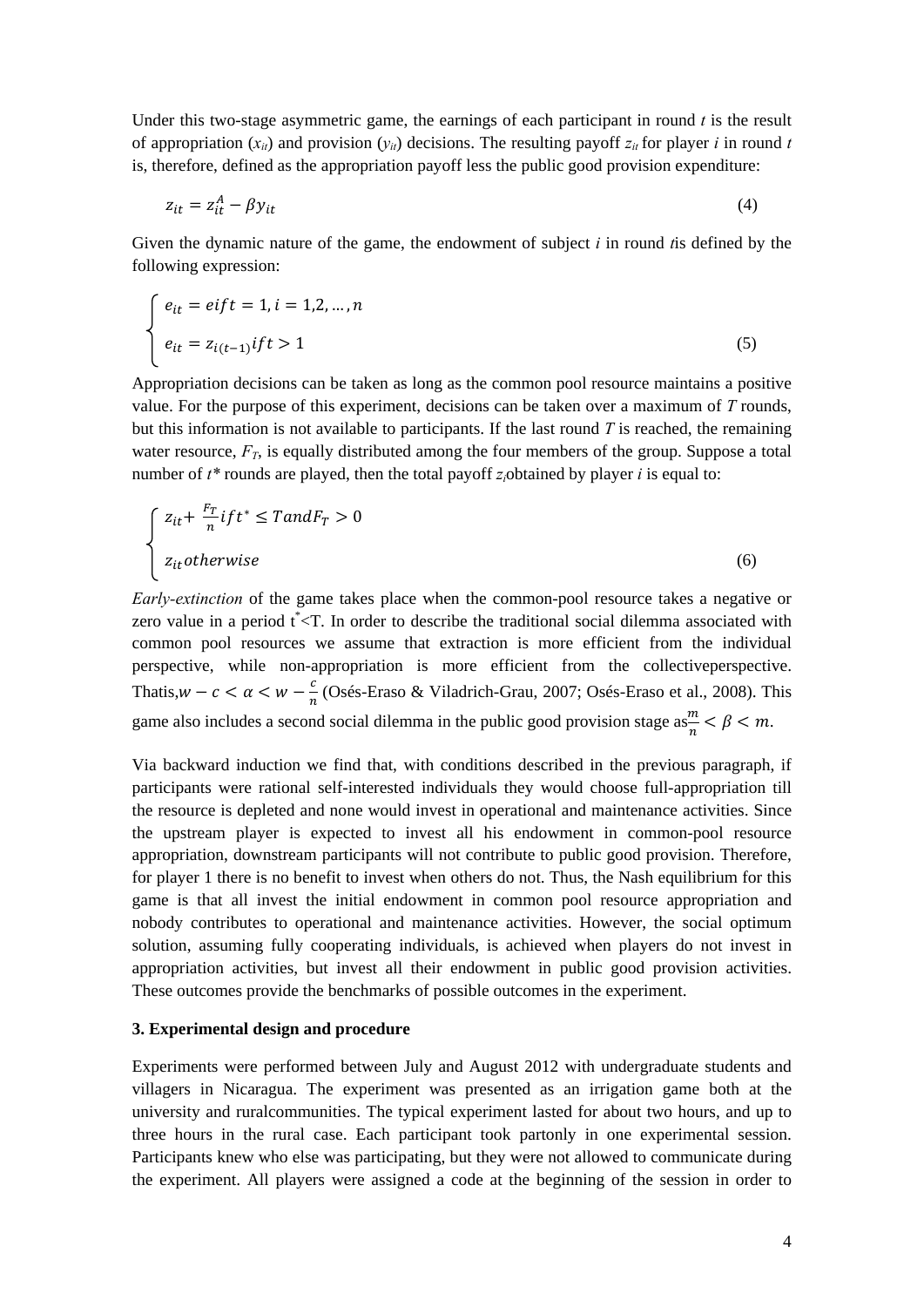ensure anonymity for the game and the surveys. University students were recruited via word of mouth from the economics and agronomy degrees at the Universidad NacionalAutónoma de Nicaragua in the cities of Jinotega and Matagalpa, both located at the Central Region of Nicaragua. Villagers were recruited via word of mouth and flyers inviting participants 14 years and older to take part in the game. Only one person from the same household was allowed to participate in the same group. During the experimental sessions, assistance was offered to those participants who had difficulties with writing and/or arithmetic. In addition, subjects were told that the points earned in the last round would be exchange for cash. On average, earnings per student amounted 2\$ and per villager 1\$. In the case of villagers, a show-up fee of 1\$ was given.

Both in the experiments with students and withvillagers, participants were randomly assigned to the groups.Groups were composed of n=4 players, each of whom received an initial endowment e=20 points. The initial size of the common pool resource is  $F_0$ =240 points. At the appropriation stage, each point invested in appropriation yields a marginal (individual) benefit of  $w=2$ , and decreases the common pool water resource by  $c=3$ . Each unit not invested in appropriation produces a marginal benefit  $\alpha=1$ . In the public good provision stage, each point invested in a fund for operational and maintenance activities produces an individual cost*β*=1 and increases the common pool resource bym=1.5.

After instructions and a practice round, participants played for a maximum of  $T=10$  rounds. The game finished if the group reached 10 rounds, but participants did not know in advance the maximum number of rounds they would play. The remaining common water resource, equally distributed among the group players in the last round, can take any value  $F_T$  within the closed interval [0, 360].

Experiments with undergraduate students included 92 participants (23 groups of 4 people), and were performed using pencil and paper. The average age of the students was 21 years (Std. Dev. 2.3), and 46% of them were female. In addition, 86% of them were coming from an urban setting and 62% reported not having any previous experience on water resources management.Group composition is summarized in Table 1.

Experiments in the field were conducted in seven different rural communities in the Department of Jinotega. All the communities are located in the Upper Sub-basin of Rio Viejo. Rio Viejo basin is the major watershed in Nicaragua and includes the Lake Cocibolca, which is the major water reservoir in Central America. A total of 88 subjects, 48 females and 40 males, participated in 22 groups.In the field experiment, we implemented a treatment that included private information. In 9 out of 22 groups, after the  $4<sup>th</sup>$  round, individual extraction of the common pool resource was made public before the second stage of the game, in which the participants had to decide how much to contribute to operational and maintenance activities of the public infrastructure. The introduction of this new information allows us to test whether providing individual extraction level exerts any sanctioning effect that results in significant differences in subsequent public good provision and extraction levels. The number of groups by sex composition in each treatment is reported in Table 1.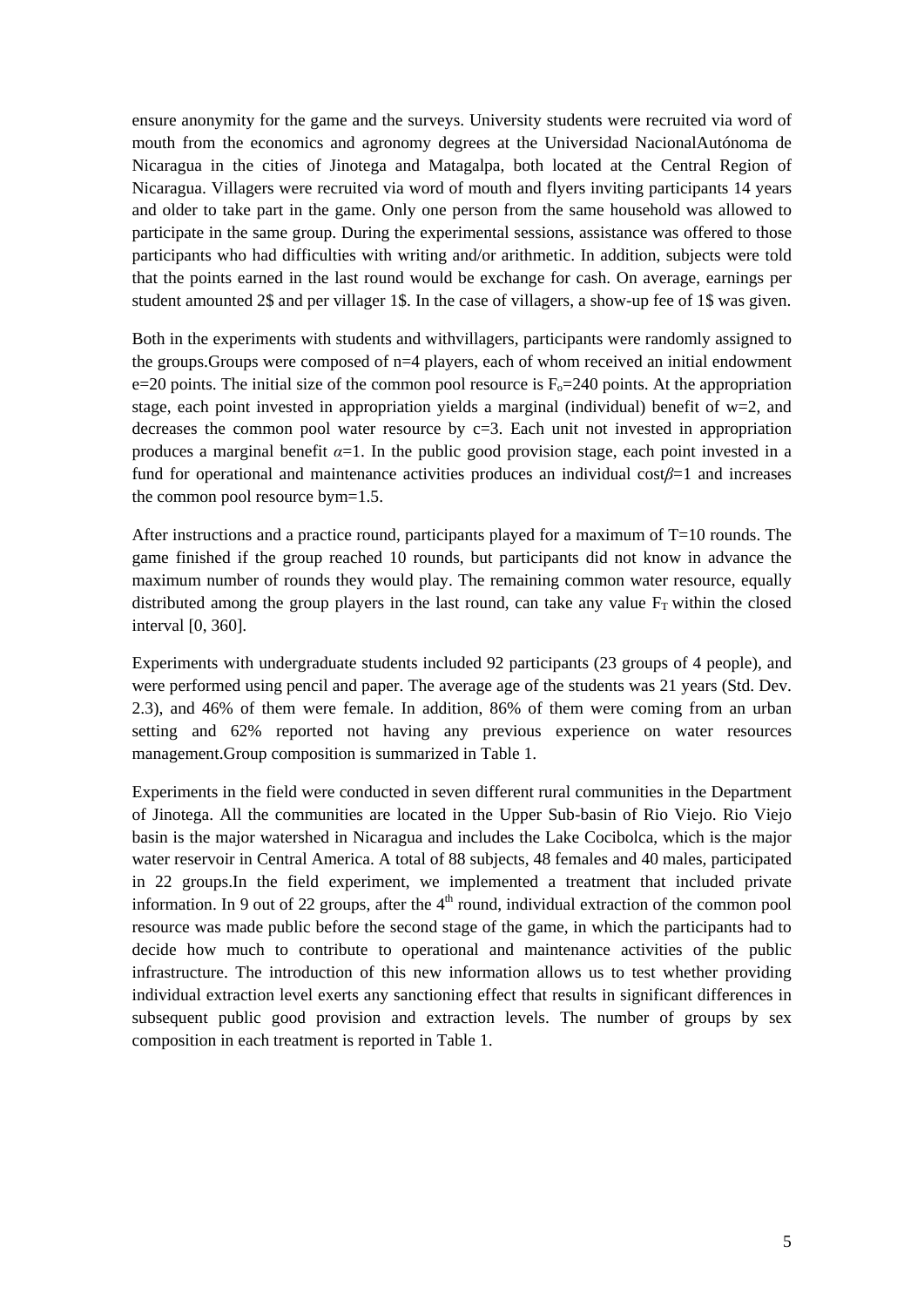| Group composition     | N student groups | N villagers groups (N players) |                  |
|-----------------------|------------------|--------------------------------|------------------|
|                       | (N players)      | T1 no information              | T2 information** |
| 4 males               | 5(20)            | 3(12)                          | 2(8)             |
| 4 females             | 8(32)            | 5(20)                          | 2(8)             |
| 2 males $& 2$ females | 4(16)            | 2(8)                           | 2(8)             |
| 1 males & 3 females   | 2(8)             | l (4)                          | 2(8)             |
| 3 males &1 female     | 4(16)            | 2(8)                           | 1(4)             |
| Total                 | 23 (92)          | 13 (52)                        | 9(36)            |

Table 1. Number of groups by sex composition and treatments in rural communities.

Note: \*In these groups, after round four, individual extraction levels were publicly shared among the group members.

Farming is the major source of income in the households of 81 out of 88 participants. The average age of villagers was 34 years (Std. Dev. 13.3). In terms of the maximum level of education attained, 9% had no formal education, 3% are literate, 36% completed primary studies, 34% had secondary studies and 16% received technical or university training.

## **4. Results**

This section reports the main descriptive results, and provides individual and group level analyses of appropriation and public good provision decisions along the game. As shown in Fig.1, most groups in both student and villagers' gamesreached round 10. This shows that most groups managed to not deplete the common pool resource despite individual incentives to invest all the endowment in common pool resource appropriation. It should be noted that in the case of village groups under treatment a higher proportion reached round 10 (6 out of 9 groups) and any of the groups depleted the resource before round 8.





### 4.1. Appropriation and provision decisions

Data in Fig. 2 shows average appropriation and common pool resource (CPR) available initially at Stage 1 of each round. Results shows that appropriation levels (in green) are below the Nash prediction of full appropriation (blue), but above the social efficient level.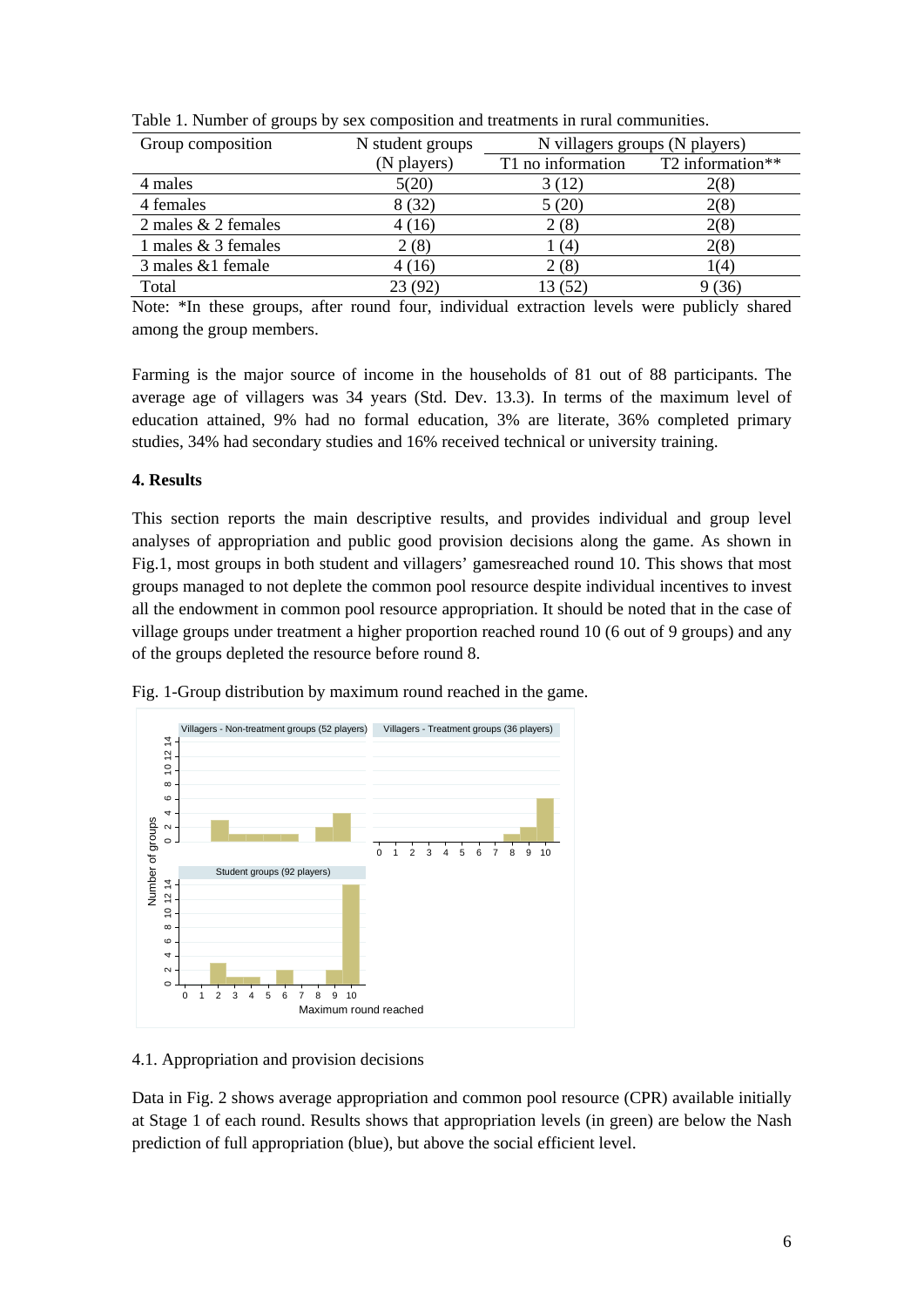

Fig. 2- Average appropriation and available CPR at Stage 1 of each round for each treatment group.

A Kruskal-Wallis test revealed a significant effect of treatment group (i.e. students, non-treated villagers and treated villagers) on appropriation decisions along the game ( $X^2$ <sub>df=2</sub> = 15.10, pvalue  $= 0.0005$ ). Considering appropriation decisions before and after round 4 of the game, there is a significant difference between treatment groups in the appropriation decisions distribution before round 4 ( $X^2_{\text{df}=2}$  = 18.82, p-value = 0.0001). However, differences in appropriation decisions are not significant after round 4 among treatment groups. A post-hoc test Mann-Whitney-U test showed significant differences between non-treated and treated villagers appropriation decisions  $(z=3.983, p-value=0.0001)$ . We can conclude that non-treated villagers appropriate more than treated villagers. However, the Mann-Whitney-U test reveals that these differences are only significant when considering appropriation decisions before round 4 ( $z=3.189$ , p-value = 0.0014). Non-treated villagers rank higher than treated subjects.There is no significant difference between non-treated and treated subjects after round 4 (z=0.588, p-value= 0.557). Differences in the underlying distributions of the appropriation of students and non-treated villagers are not significant at 5% level of significance (z=-1.924, p=0.054).

In addition to appropriation decisions, we are also interested in looking at the distribution of appropriation decisions with respect to the available CPR at Stage 1 of each round. For this purpose, we generate an additional variable defined as the ratio between CPR appropriation and available CPR. Fig. 3 shows average share appropriation for each round and for each treatment group. A Kruskal-Wallis test shows that treatment group has a significant effect on the share of appropriation with respect to available CPR ( $X^2$ <sub>df=2</sub> = 16.540, p-value= 0.0003). Comparing the samples by pairs, there is a significant difference between treated and non-treated villager's subjects (Mann-Whitney-U test, z = 3.858, p-value= 0.0001). Non-treated subjects rankedhigher. In addition, the difference is also significant between non-treated villagers and students ( $z = 3.253$ , p-value= 0.0011). Non-treated villagers rank higher than students.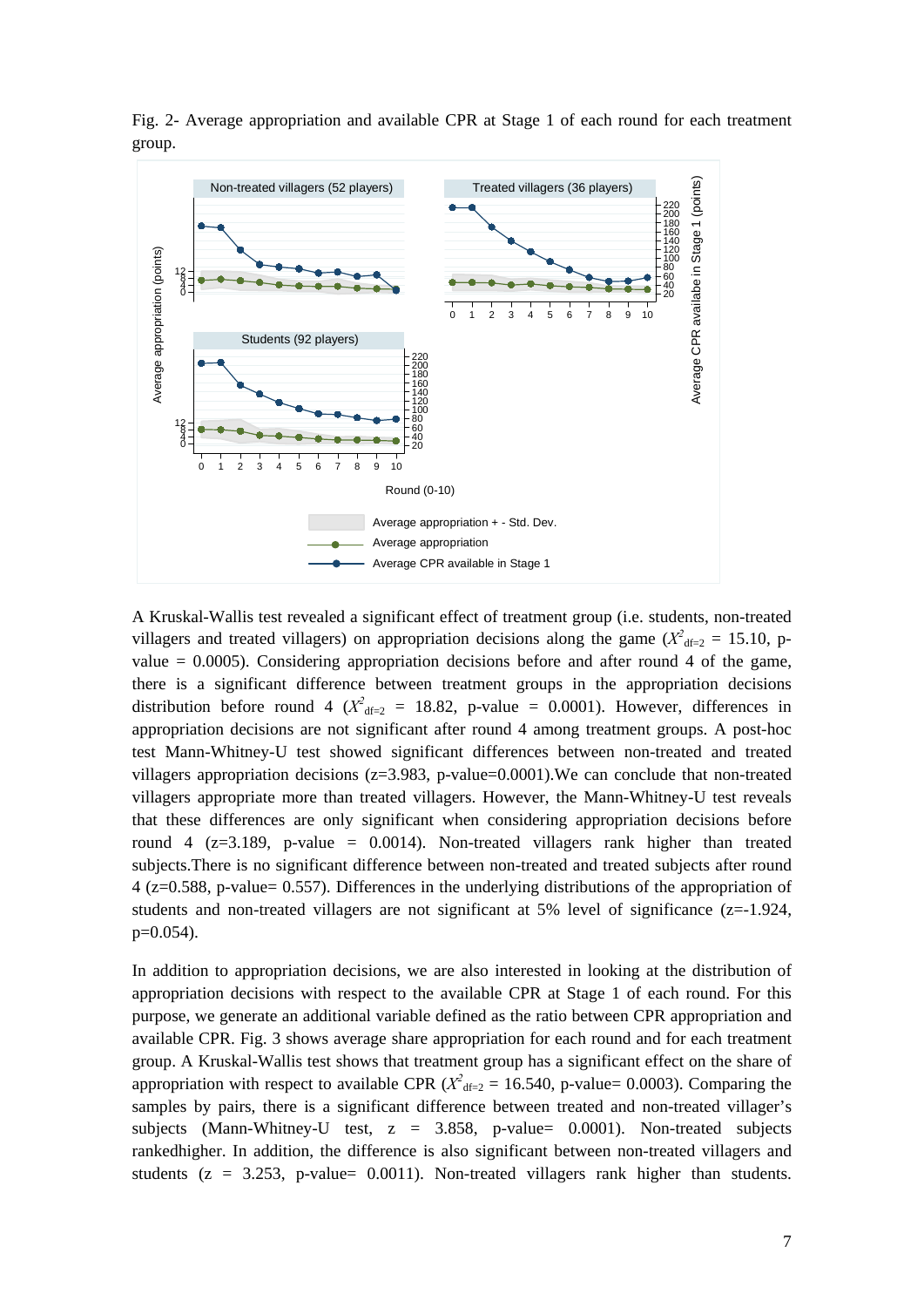Jonckheere-Terpstra test for ordered alternatives reveals that, in the case of students, appropriation share decreases along the game  $(J=-2.501, p-value = 0.0062)$ . The test result for non-treated villagers shows that the null hypothesis of same underlying distribution for each round cannot be rejected. In the treated villagers we can conclude that appropriation share increases along the game  $(J = 2.554, p-value = 0.0053)$ .

Fig. 3- Average share of appropriation with respect to CPR available in Stage 1 of each round. The error bars indicate the confidence interval for each group treatment in each round.



With respect to the common pool resource available at Stage 1 of the game, a Kruskal-Wallis test shows that differences among treatments are significant at the 0.01 significance level  $(X^2_{\text{df}=2} = 29.83, \text{ p-value } = 0.0001$ ). However, a Mann-Whitney-U test shows that differences between treated and non-treated villagers are not significant ( $z=1.720$ , p-value= 0.0855). There is a significant difference between students and non-treated villagers  $(z=5.147, p-value$ =0.0000). In this case, students ranked higher.

Differences in the distribution of public good provision decisions are statistically significant among treatment groups (Kruskal-Wallis test,  $X^2$ <sub>df=2</sub>= 14.281, p-value= 0.0008). Pairs' comparison shows that there is a significant difference between non-treated and treated villagers (Mann-Whitney-U test,  $z = 3.919$ , p-value= 0.0001). Non-treated villagers invest more in public good provision than treated villagers. However, there is no significant difference between nontreated villagers and students (Mann-Whitney-U test,  $z = -0.951$ , p-value= 0.3415). Spearman correlation shows that the relationship between appropriation and public good provision decisions is statistically significant in all group treatment's subjects (Students: rho=0.6539, pvalue= 0.0000; Non-treated villagers: rho=0.5403, p-value= 0.0000; Treated villagers: rho= 0.4920, p-value= 0.0000).

Overall, these results suggest that non-treated villagers appropriate more than treated villagers. In addition, appropriation share with respect to available CPR is also higher for non-treated than treated villagers, but distribution of the available CPR is not statistically different for both treated and non-treated villagers. With respect to public good provision, non-treated villagers also provide more public good than treated villagers, which confirms the positive and significant correlation between appropriation and public good provision. Distribution of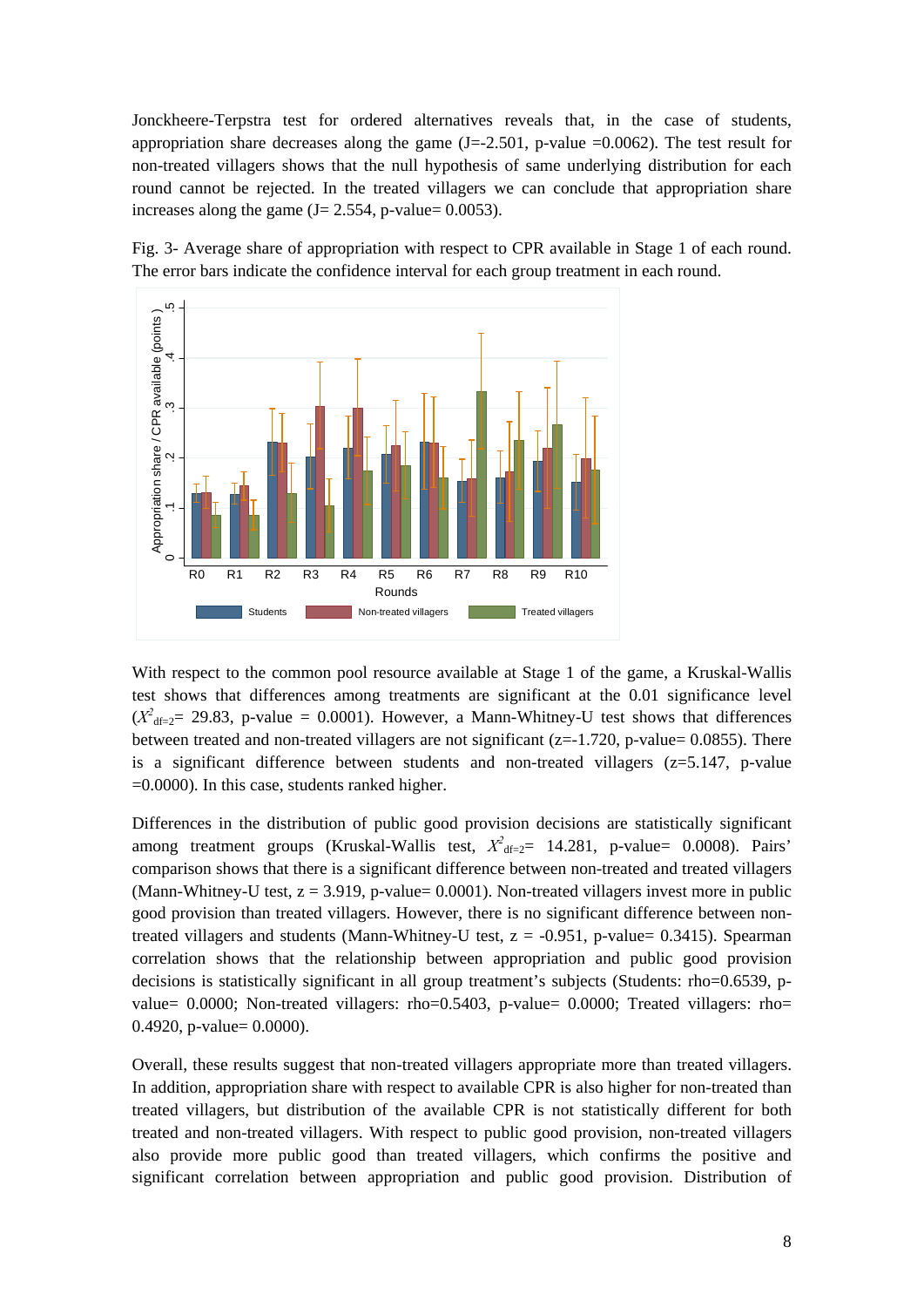appropriation decisions is not significantly different for students and non-treated villagers. However, appropriation share of non-treated villagers is higher than that of students, while available CPR is higher for students than for non-treated villagers despite there is no significant difference in public good provision among subjects from both groups.

In considering the asymmetry in the order of appropriation decisions, we observe that there is a significant difference in the distribution of average appropriation among positions. Average results are presented in Fig. 4. While in the students treatment group average appropriation increases with players' position (Jonckheere-Terpstra test for ordered alternatives  $J^* = 4.091$ , pvalue= 0.0000), the opposite takes place in the non-treated  $(J = -1.552, p-value = 0.0603)$  and treated villagers' groups  $(J = -2.906, p-value = 0.0018)$ .





#### 4.2. Game and last round earnings

Fig. 5 summarizes game earnings and earnings in the last round by group treatment. As described earlier in the paper, the difference between both variables is due to the CPR available at the last round, which is equally distributed among the four players. Therefore, game earnings equal the private earnings in the last round plus the corresponding share of the CPR. There is no significant difference in the distribution of game earnings among treatment groups (Kruskal-Wallis test,  $X^2_{df=2}$  = 5.866, p-value= 0.0532), neither in the distribution of earnings in the last round (Kruskal-Wallis test,  $X^2_{df=2}$  0.737, p-value = 0.6919). In addition, we do not find evidence of significant differences in game earnings and last round earnings between treated and non-treated villagers. But we find significant differences in the distribution of game earnings between students and non-treated villagers(Mann-Whitney-U test,  $z = 2.406$ , p-value= 0.0161). Students rank higher than non-treated villagers. However, there is no significant difference between students and non-treated villagers earnings in the last round. These results are in line with the previous findings showing the differences in CPR availability between students and non-treated villagers games. Thus, in the case of students there is a larger share of CPR to distribute among group players.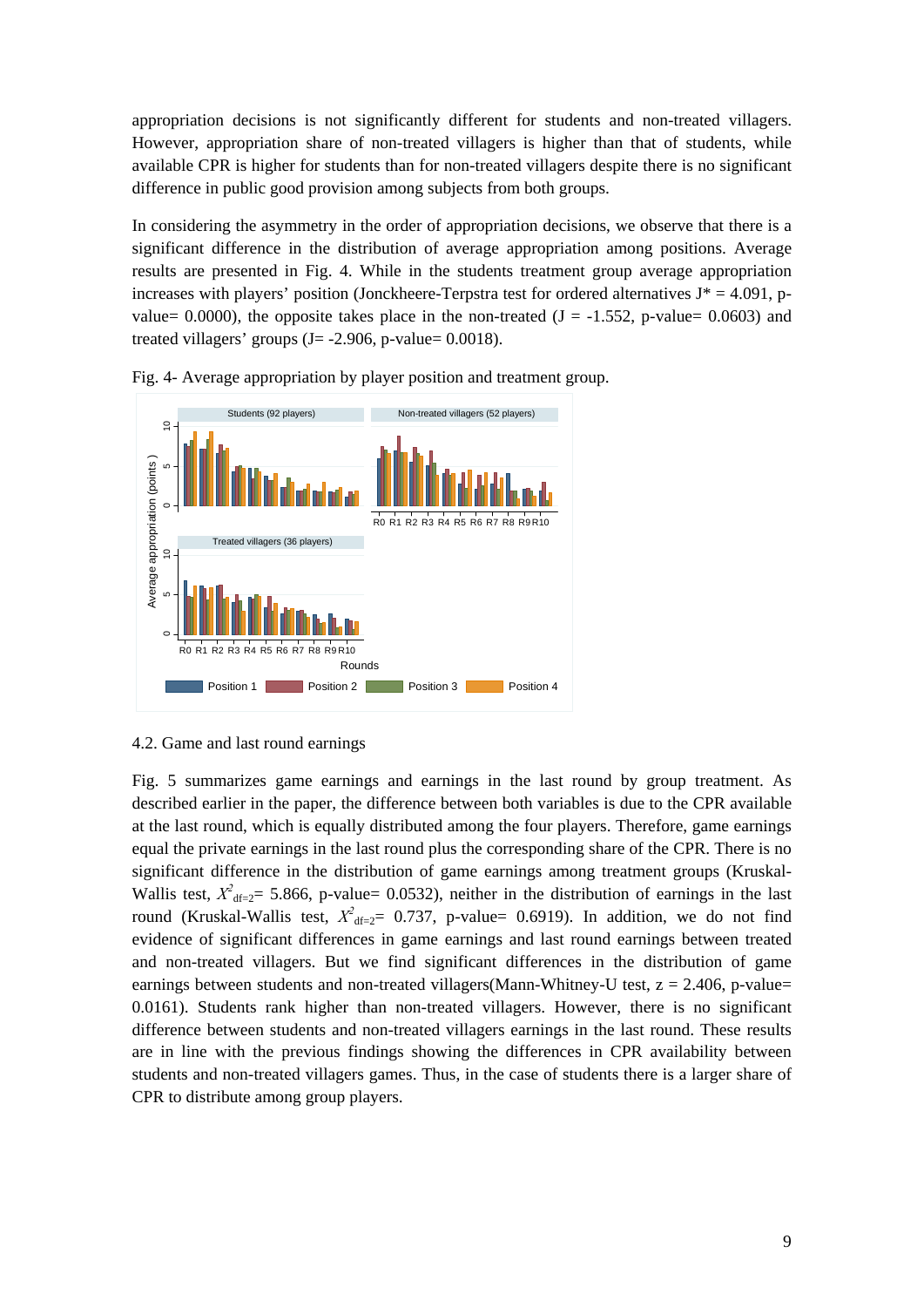

Fig. 5- Game earnings and earnings in the last round by group treatment.

4.3. Individual-level efficiency in the game

Game results can be analyzed on an efficiency basis. For this purpose, we define economic efficiency as the difference between potential earnings and actual earnings. Potential game earnings are considered as the maximum a player can earn subject to all the other players in the group reach that maximum. In this respect, it is not a private optimum, but a socialoptimum. Given our game design, potential earnings amount to 90 points. The difference between potential and actual earnings is considered as a loss of efficiency. In this respect, smaller differences imply smaller losses of the efficiency.

Fig. 6 below shows efficiency loss distribution by treatment. Kruskal-Wallis test suggests that there is a significant difference in efficiency distributions among groups at 5% confidence level  $(X^2_{\text{df}=2}$  = 6.572, p-value= 0.0374). In addition, Mann-Whitney-U test shows that efficiency distribution between treated and non-treated villagers groups is not significantly different  $(z=$ 1.471, p-value= 0.1413). However, differences in efficiency distribution between students and non-treated villagers groups are statistically significant (Mann-Whitney-U test,  $z = -2.539$ , pvalue= 0.0111). We can conclude that non-treated villagers rank higher than students with respect to loss of efficiency.



Fig. 6 – Histogram of efficiency loss by treatment group.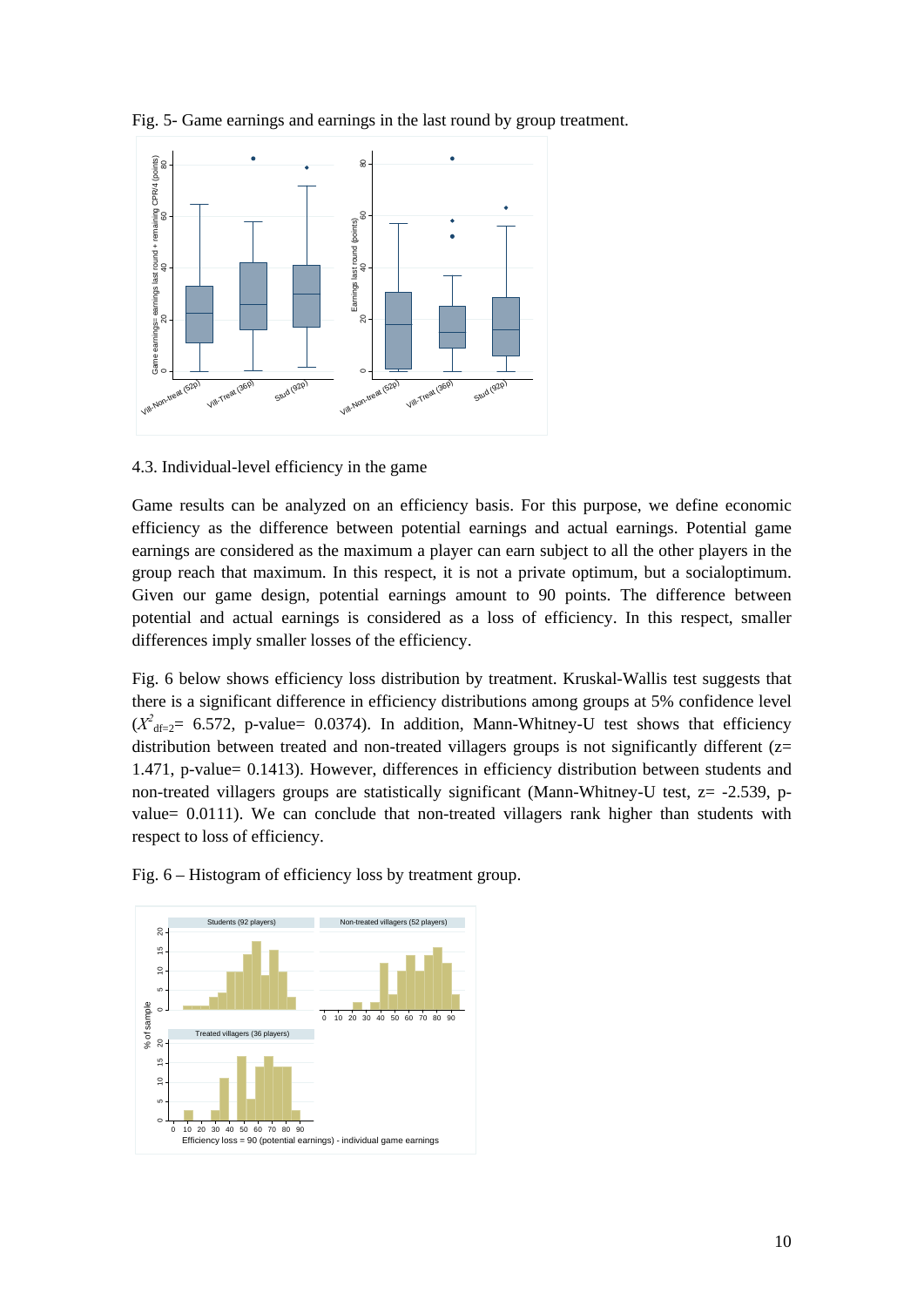Distribution differences by sex are not statistically significant except in the students' case, in which males experienced higher losses of efficiency than females (Mann-Whitney-U test,  $z=$ 2.928, p-value= 0.0034).

There might be different explanations for differences in the loss of efficiency. Thus, given our game design, we can test whether smaller losses of individual economic efficiency arerelated to early resource depletion, as subjects might deplete the resource by appropriating in early rounds and not contributing to public good provision. However, the correlation coefficient between the number of rounds reached at the end of the game and loss of efficiency is not significant. Spearman correlation test suggests that the null hypothesis of independence between efficiency loss and the maximum reached in the game cannot be rejected (rho= 0.0652, p-value= 0.3883). In this respect, there isn't a relationship between the maximum round reached in the game and the loss of individual efficiency.

In addition, we are interested in analyzing to what extent individual characterization as either high or low appropriator and high or low contributor relates to the efficiency loss. For this purpose, we introduce a new variable named appropriator. This variable computes the average individual appropriation behavior along the game and can range between 0, when the individual behaves as a low appropriator in every played round, and 1, when the individual is characterized as a high appropriator in every round. A subject is a low appropriator when his appropriation level is below the groups' average appropriation in a certain round. The opposite holds for a high appropriation. Furthermore, we also introduce a variable accounting for average group composition in terms of number of high and/or low appropriatorsin a group along the game. For a specific round, group (appropriators) composition takes value 1 when all members are high appropriators, 0.75 in case 3 out of 4 players are high appropriators, 0.50 if 2 are high appropriators and 0.25 when only one member is a high appropriator. In a similar way, we define the public good provision behavior as an individual (contributor) and as a group (group contributor composition).

Table 2 reports regression results explaining individual efficiency loss. We present an aggregate model for the three treatment groups and a separate model including a dummy variable that accounts for the treatment group. Breusch-Pagan test for heteroskedasticity reveals that we cannot reject the null hypothesis of constant variance and, therefore, standard errors estimation is robust. As expected, individual appropriation behavior has a negative and significant effect on efficiency loss. However, group aggregate behavior has a positive effect on efficiency loss, which reflects the traditional social dilemma associated with common pool resources. On the other hand, individual contribution behavior has a positive and significant impact on efficiency loss, while group contribution behavior reflects a negative and not significant effect on efficiency loss. The introduction of the treatment group dummy variable decreases the significance of group composition in terms of number of appropriators and increases the significance of the constant, which accounts for the subjects included in the students treatment group. Non-treated villagers correlate positively with higher efficiency losses.

In sum, individual efficiency loss is significantly correlated to individual contribution and appropriation behavior with respect to the group average behavior. In addition, group composition regarding the number of high or low appropriators has also a significant and negative effect on individual efficiency. This effect is not significant when considering group composition in terms of players' contribution to public good provision.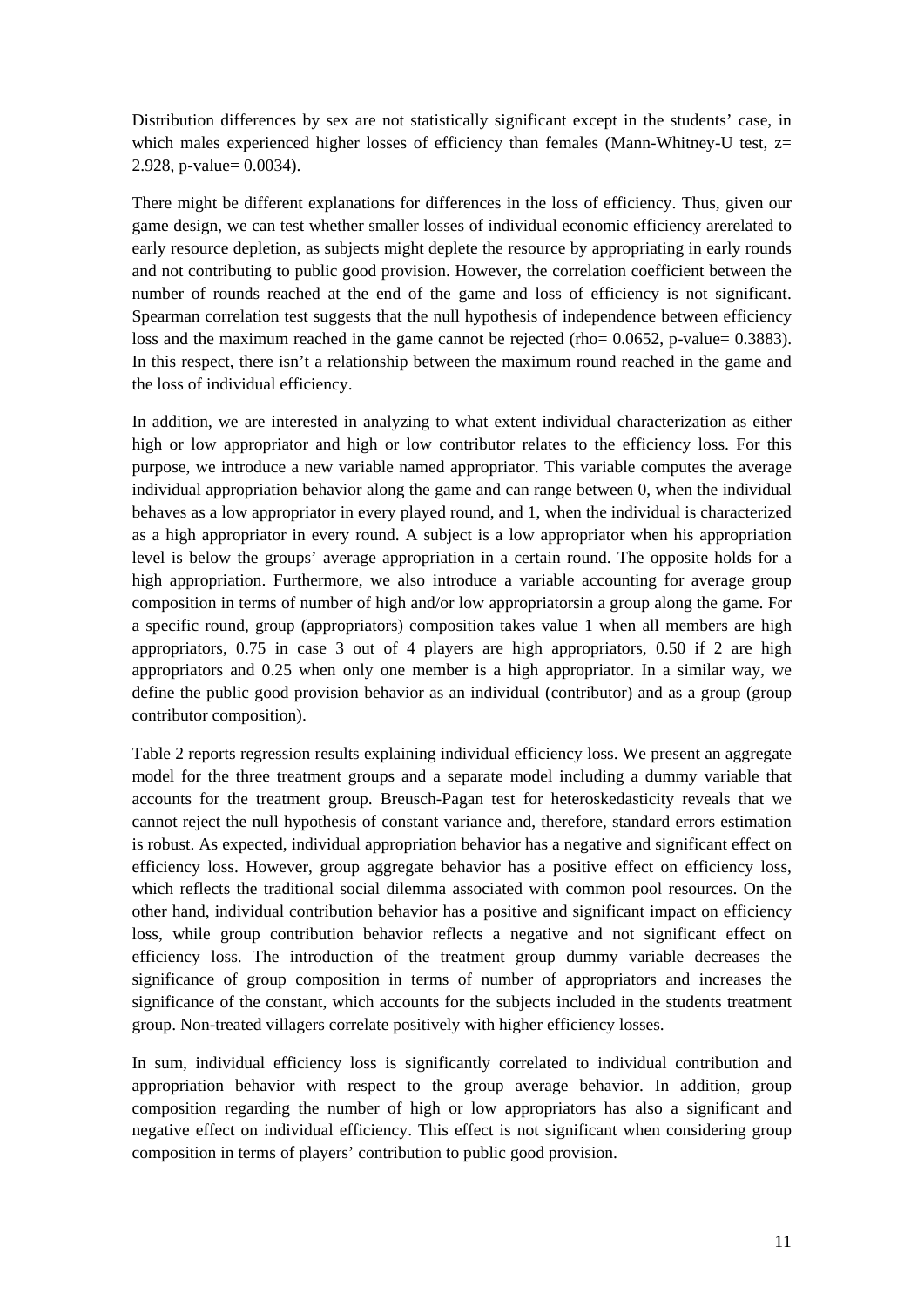| <b>Efficiency</b> loss         | Model 1      | Model 2      |
|--------------------------------|--------------|--------------|
| Constant                       | 29.002**     | 36.576***    |
|                                | (12.445)     | (13.037)     |
| Game duration (round max)      | 0.977**      | $1.183**$    |
|                                | (0.495)      | (0.522)      |
| Appropriator                   | $-33.731***$ | $-33.544***$ |
|                                | (4.313)      | (4.281)      |
| Group appropriator composition | 58.750***    | 36.709*      |
|                                | (15.689)     | (18.618)     |
| Contributor                    | 30.860***    | 30.446***    |
|                                | (5.092)      | (5.057)      |
| Group contributor composition  | $-7.522$     | $-7.378$     |
|                                | (18.812)     | (0.699)      |
| Non-treated villagers          |              | $6.361**$    |
|                                |              | (3.108)      |
| Treated villagers              |              | $-0.598$     |
|                                |              | (2.946)      |
| N                              | 177          | 177          |
| Adj. $R^2$                     | 0.2782       | 0.2820       |

Table 2. Regression results for individual level data explaining game efficiency loss. Between brackets are the standard deviations. We used Ordinary Least Squares, and the significance level is reported by adjusted  $\mathbb{R}^2$ .

\*\*\*p<0.01, \*\*p<0.05, \*p<0.1

## **5. Conclusions**

This paper presents an asymmetric game that combines a common pool resource and a public good game. Collective action problems related to both common pool resource appropriation and public good provision are typically presented in irrigation systems. The experimental design of this game attempts to reflect this type of irrigation social dilemmas and analyze the behavior of students and villagers when confronted with these decisions. The results reveal that there is no significant difference between appropriation decisions of students and non-treated villagers. However, non-treated villagers appropriate more common pool resource than treated villagers, but this difference is only significant before round 4. That is, once private information on others' appropriation level is made public in the treated villagers groups, the difference in the distribution of appropriation decisions between non-treated and treated villagers is not significant. In this respect, the provision of individuals' appropriation level results in higher appropriation in subsequent rounds.

Common pool resource appropriation and public good provision decisions are positively correlated. In this respect, the results show that non-treated villagers provide more public good than treated villagers. However, this difference is not significant between students and nontreated villagers. Both appropriation and provision decisions affect subjects' game earnings. Thus, despite students' individual earnings in the last round are below the ones of non-treated villagers, as the common pool resource is significantly higher for students, game earnings are higher for students than for non-treated villagers.

Our results show, furthermore, that, appropriation levelsare below the Nash prediction of full appropriation, but above the social efficient level. In this respect, there is an efficiency loss in the game, which is higher for villagers than for students. This efficiency loss can be explained to a large extent by individual decisions on appropriation and public good contribution and by